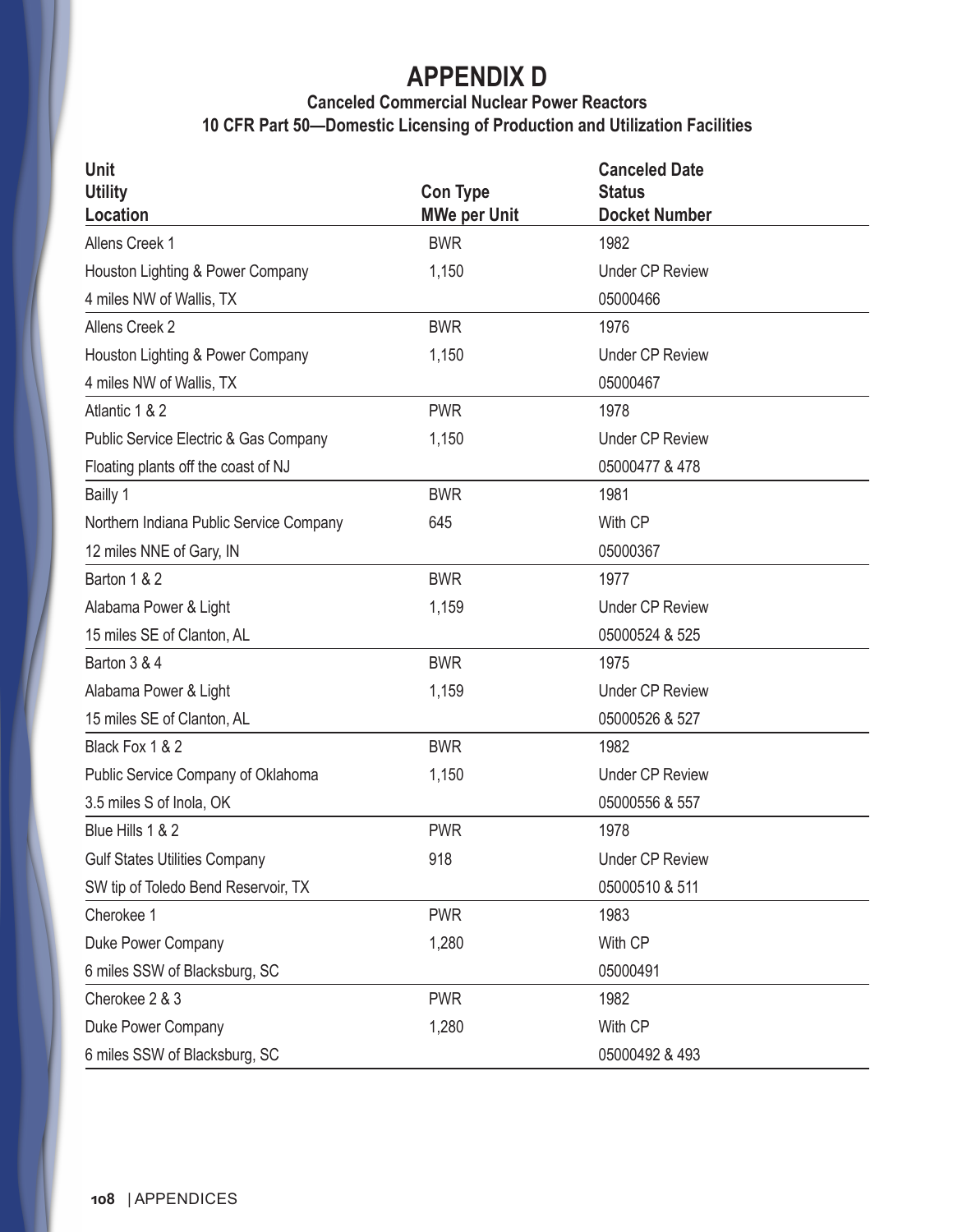#### **Canceled Commercial Nuclear Power Reactors**

**10 CFR Part 50—Domestic Licensing of Production and Utilization Facilities (continued)**

| Unit                                      |                     | <b>Canceled Date</b>   |
|-------------------------------------------|---------------------|------------------------|
| <b>Utility</b>                            | <b>Con Type</b>     | <b>Status</b>          |
| <b>Location</b>                           | <b>MWe per Unit</b> | <b>Docket Number</b>   |
| <b>Clinch River</b>                       | <b>LMFB</b>         | 1983                   |
| Project Management Corp., DOE, TVA        | 350                 | <b>Under CP Review</b> |
| 23 miles W of Knoxville, in Oak Ridge, TN |                     | 05000537               |
| Clinton <sub>2</sub>                      | <b>BWR</b>          | 1983                   |
| Illinois Power Company                    | 933                 | With CP                |
| 6 miles E of Clinton, IL                  |                     | 05000462               |
| Davis-Besse 2 & 3                         | <b>PWR</b>          | 1981                   |
| <b>Toledo Edison Company</b>              | 906                 | <b>Under CP Review</b> |
| 21 miles ESE of Toledo, OH                |                     | 05000500 & 501         |
| Douglas Point 1 & 2                       | <b>BWR</b>          | 1977                   |
| Potomac Electric Power Company            | 1,146               | <b>Under CP Review</b> |
| Charles County, MD                        |                     | 05000448 & 449         |
| <b>Erie 1 &amp; 2</b>                     | <b>PWR</b>          | 1980                   |
| Ohio Edison Company                       | 1,260               | <b>Under CP Review</b> |
| Berlin, OH                                |                     | 05000580 & 581         |
| Forked River 1                            | <b>PWR</b>          | 1980                   |
| Jersey Central Power & Light Company      | 1,070               | With CP                |
| 2 miles S of Forked River, NJ             |                     | 05000363               |
| Fort Calhoun 2                            | <b>PWR</b>          | 1977                   |
| <b>Omaha Public Power District</b>        | 1,136               | <b>Under CP Review</b> |
| 19 miles N of Omaha, NE                   |                     | 05000548               |
| Fulton 1 & 2                              | <b>HTG</b>          | 1975                   |
| Philadelphia Electric Company             | 1,160               | <b>Under CP Review</b> |
| 17 miles S of Lancaster, PA               |                     | 05000463 & 464         |
| Grand Gulf 2                              | <b>BWR</b>          | 1990                   |
| Entergy Nuclear Operations, Inc.          | 1,250               | With CP                |
| 20 miles SW of Vicksburg, MS              |                     | 05000417               |
| <b>Greene County</b>                      | <b>PWR</b>          | 1980                   |
| Power Authority of the State of NY        | 1,191               | <b>Under CP Review</b> |
| 20 miles N of Kingston, NY                |                     | 05000549               |
| Greenwood 2 & 3                           | <b>PWR</b>          | 1980                   |
| Detroit Edison Company                    | 1,200               | <b>Under CP Review</b> |
| Greenwood Township, MI                    |                     | 05000452 & 453         |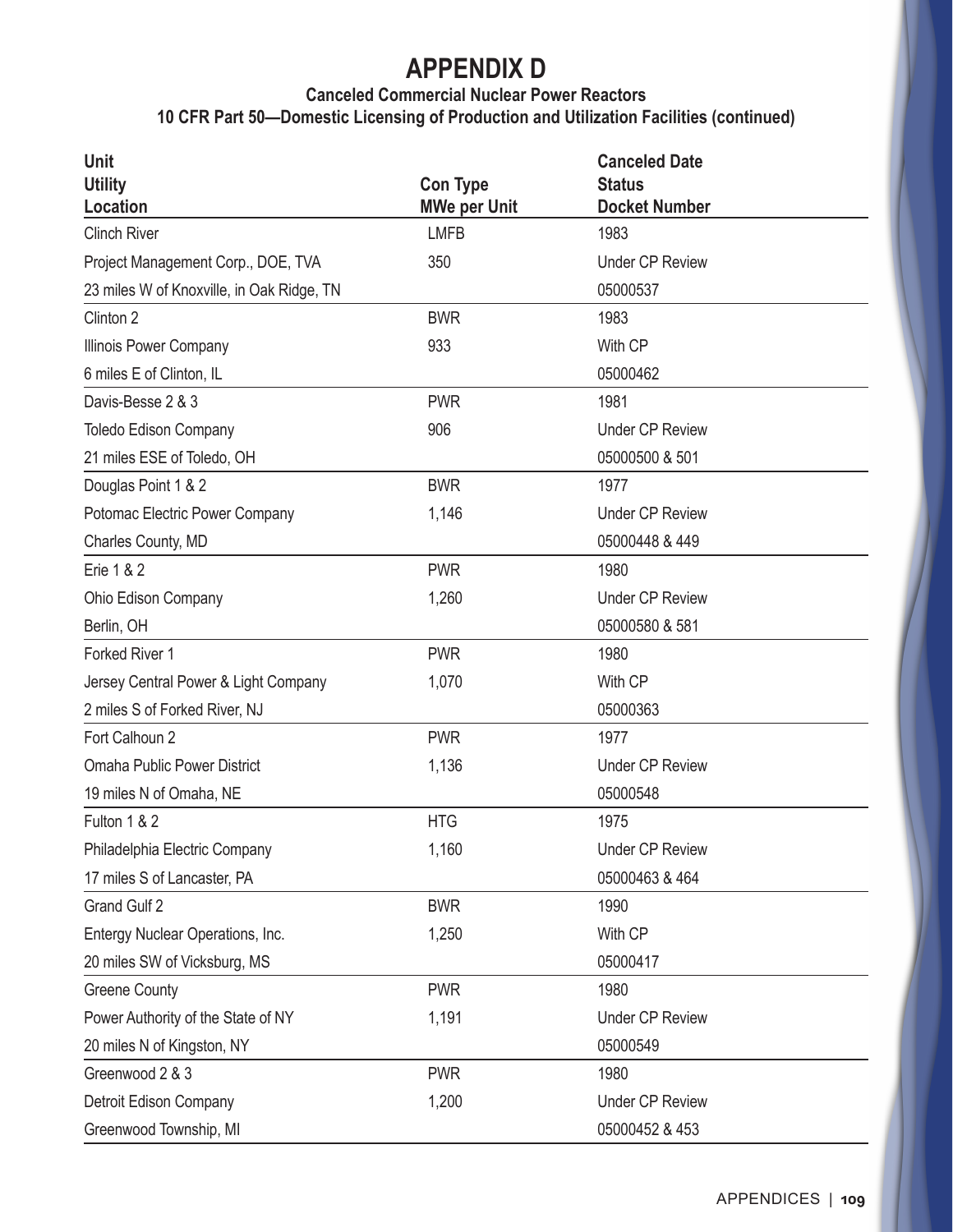#### **Canceled Commercial Nuclear Power Reactors**

**10 CFR Part 50—Domestic Licensing of Production and Utilization Facilities (continued)**

| <b>Unit</b>                             |                     | <b>Canceled Date</b>   |                        |
|-----------------------------------------|---------------------|------------------------|------------------------|
| <b>Utility</b>                          | <b>Con Type</b>     | <b>Status</b>          |                        |
| <b>Location</b>                         | <b>MWe per Unit</b> | <b>Docket Number</b>   |                        |
| Hartsville A1 & A2                      | <b>BWR</b>          | 1984                   |                        |
| <b>Tennessee Valley Authority</b>       | 1,233               | With CP                |                        |
| 5 miles SE of Hartsville, TN            |                     | 05000518 & 519         |                        |
| Hartsville B1 & B2                      | <b>BWR</b>          | 1982                   |                        |
| <b>Tennessee Valley Authority</b>       | 1,233               | With CP                |                        |
| 5 miles SE of Hartsville, TN            |                     | 05000520 & 521         |                        |
| Haven 1 (formerly Koshkonong)           | <b>PWR</b>          | 1980                   |                        |
| Wisconsin Electric Power Company        | 900                 | <b>Under CP Review</b> |                        |
| 4.2 miles SSW of Fort Atkinson, WI      |                     | 05000502               |                        |
| Haven 2 (formerly Koshkonong)           | <b>PWR</b>          | 1978                   |                        |
| <b>Wisconsin Electric Power Company</b> | 900                 | <b>Under CP Review</b> |                        |
| 4.2 miles SSW of Fort Atkinson, WI      |                     | 05000503               |                        |
| Hope Creek 2                            | <b>BWR</b>          | 1981                   |                        |
| Public Service Electric & Gas Company   | 1,067               | With CP                |                        |
| 18 miles SE of Wilmington, DE           |                     | 05000355               |                        |
| Jamesport 1 & 2                         | <b>PWR</b>          | 1980                   |                        |
| Long Island Lighting Company            | 1,150               | With CP                |                        |
| 65 miles E of New York City, NY         |                     | 05000516 & 517         |                        |
| Marble Hill 1 & 2                       | <b>PWR</b>          | 1985                   |                        |
| Public Service of Indiana               | 1,130               | With CP                |                        |
| 6 miles NE of New Washington, IN        |                     | 05000546 & 547         |                        |
| Midland 1                               | <b>PWR</b>          | 1986                   |                        |
| <b>Consumers Power Company</b>          | 492                 | With CP                |                        |
| S of City of Midland, MI                |                     | 05000329               |                        |
| Midland 2                               | <b>PWR</b>          | 1986                   |                        |
| <b>Consumers Power Company</b>          | 818                 | With CP                |                        |
| S of City of Midland, MI                |                     | 05000330               |                        |
| Montague 1 & 2                          | <b>BWR</b>          | 1980                   |                        |
| Northeast Nuclear Energy Company        | 1,150               | <b>Under CP Review</b> |                        |
| 1.2 miles SSE of Turners Falls, MA      |                     | 05000496 & 497         |                        |
| New England 1 & 2                       |                     | <b>PWR</b>             | 1979                   |
| New England Power Company               |                     | 1,194                  | <b>Under CP Review</b> |
| 8.5 miles E of Westerly, RI             |                     |                        | 05000568 & 569         |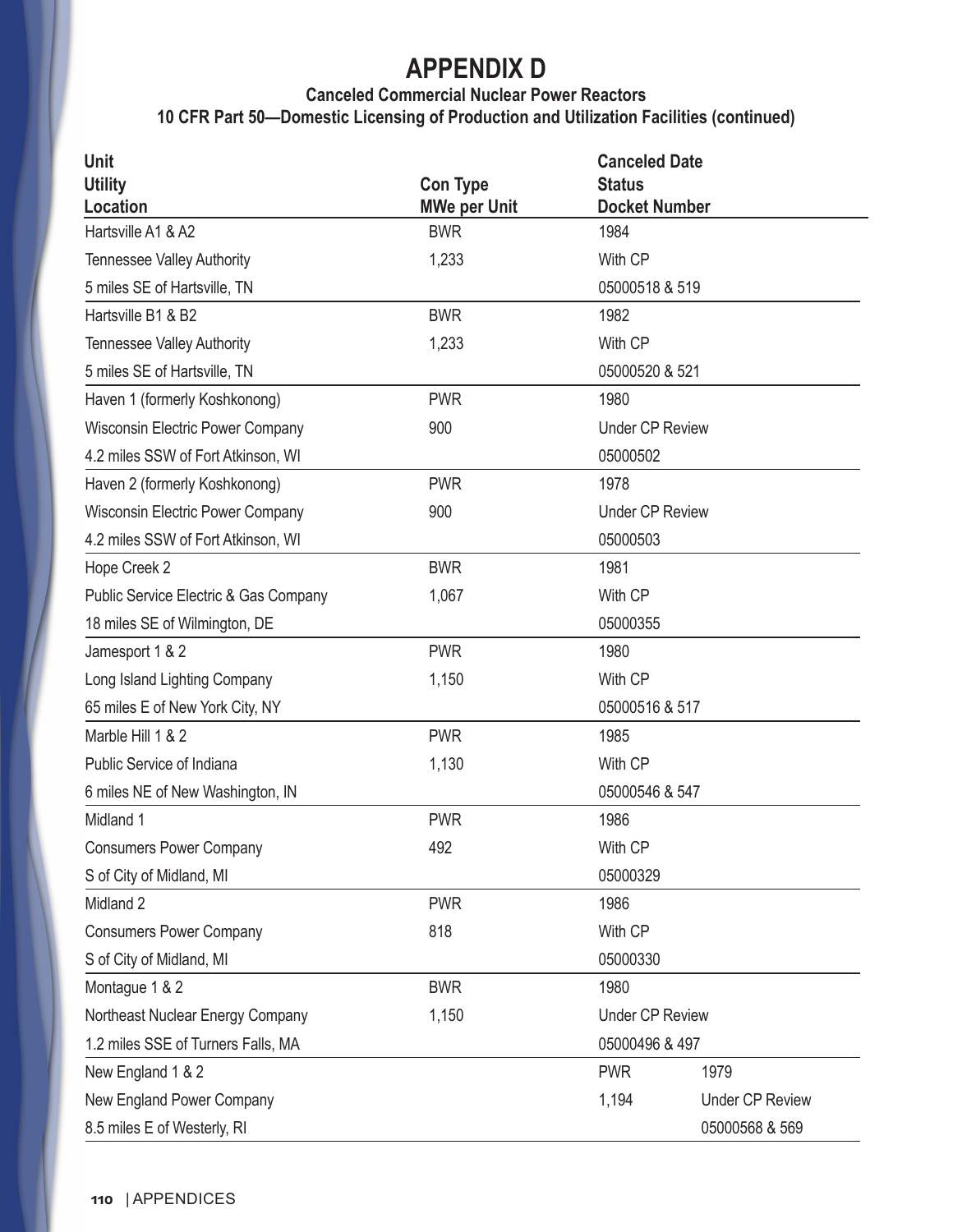#### **Canceled Commercial Nuclear Power Reactors 10 CFR Part 50—Domestic Licensing of Production and Utilization Facilities (continued)**

| Unit<br><b>Utility</b>                           | <b>Con Type</b>     | <b>Canceled Date</b><br><b>Status</b> |
|--------------------------------------------------|---------------------|---------------------------------------|
| Location                                         | <b>MWe per Unit</b> | <b>Docket Number</b>                  |
| New Haven 1 & 2                                  | <b>PWR</b>          | 1980                                  |
| New York State Electric & Gas Corporation        | 1,250               | <b>Under CP Review</b>                |
| 3 miles NW of New Haven, NY                      |                     | 05000596 & 597                        |
| North Anna 3                                     | <b>PWR</b>          | 1982                                  |
| Virginia Electric & Power Company                | 907                 | With CP                               |
| 40 miles NW of Richmond, VA                      |                     | 05000404                              |
| North Anna 4                                     | <b>PWR</b>          | 1980                                  |
| Virginia Electric & Power Company                | 907                 | With CP                               |
| 40 miles NW of Richmond, VA                      |                     | 05000405                              |
| North Coast 1                                    | <b>PWR</b>          | 1978                                  |
| <b>Puerto Rico Water Resources Authority</b>     | 583                 | <b>Under CP Review</b>                |
| 4.7 miles ESE of Salinas, PR                     |                     | 05000376                              |
| Palo Verde 4 & 5                                 | <b>PWR</b>          | 1979                                  |
| Arizona Public Service Company                   | 1,270               | <b>Under CP Review</b>                |
| 36 miles W of Phoenix, AZ                        |                     | 05000592 & 593                        |
| Pebble Springs 1 & 2                             | <b>PWR</b>          | 1982                                  |
| Portland General Electric Company                | 1,260               | <b>Under CP Review</b>                |
| 55 miles WSW of Richland, WA, near Arlington, OR |                     | 05000514 & 515                        |
| Perkins 1, 2, & 3                                | <b>PWR</b>          | 1982                                  |
| Duke Power Company                               | 1,280               | <b>Under CP Review</b>                |
| 10 miles N of Salisbury, NC                      |                     | 05000488, 489 & 490                   |
| Perry 2                                          | <b>BWR</b>          | 1994                                  |
| Cleveland Electric Illuminating Co.              | 1,205               | <b>Under CP Review</b>                |
| 35 miles NE of Cleveland, OH                     |                     | 05000441                              |
| Phipps Bend 1 & 2                                | <b>BWR</b>          | 1982                                  |
| <b>Tennessee Valley Authority</b>                | 1,220               | With CP                               |
| 15 miles SW of Kingsport, TN                     |                     | 05000553 & 554                        |
| Pilgrim 2                                        | <b>PWR</b>          | 1981                                  |
| <b>Boston Edison Company</b>                     | 1,180               | <b>Under CP Review</b>                |
| 4 miles SE of Plymouth, MA                       |                     | 05000471                              |
| Pilgrim 3                                        | <b>PWR</b>          | 1974                                  |
| <b>Boston Edison Company</b>                     | 1,180               | <b>Under CP Review</b>                |
| 4 miles SE of Plymouth, MA                       |                     | 05000472                              |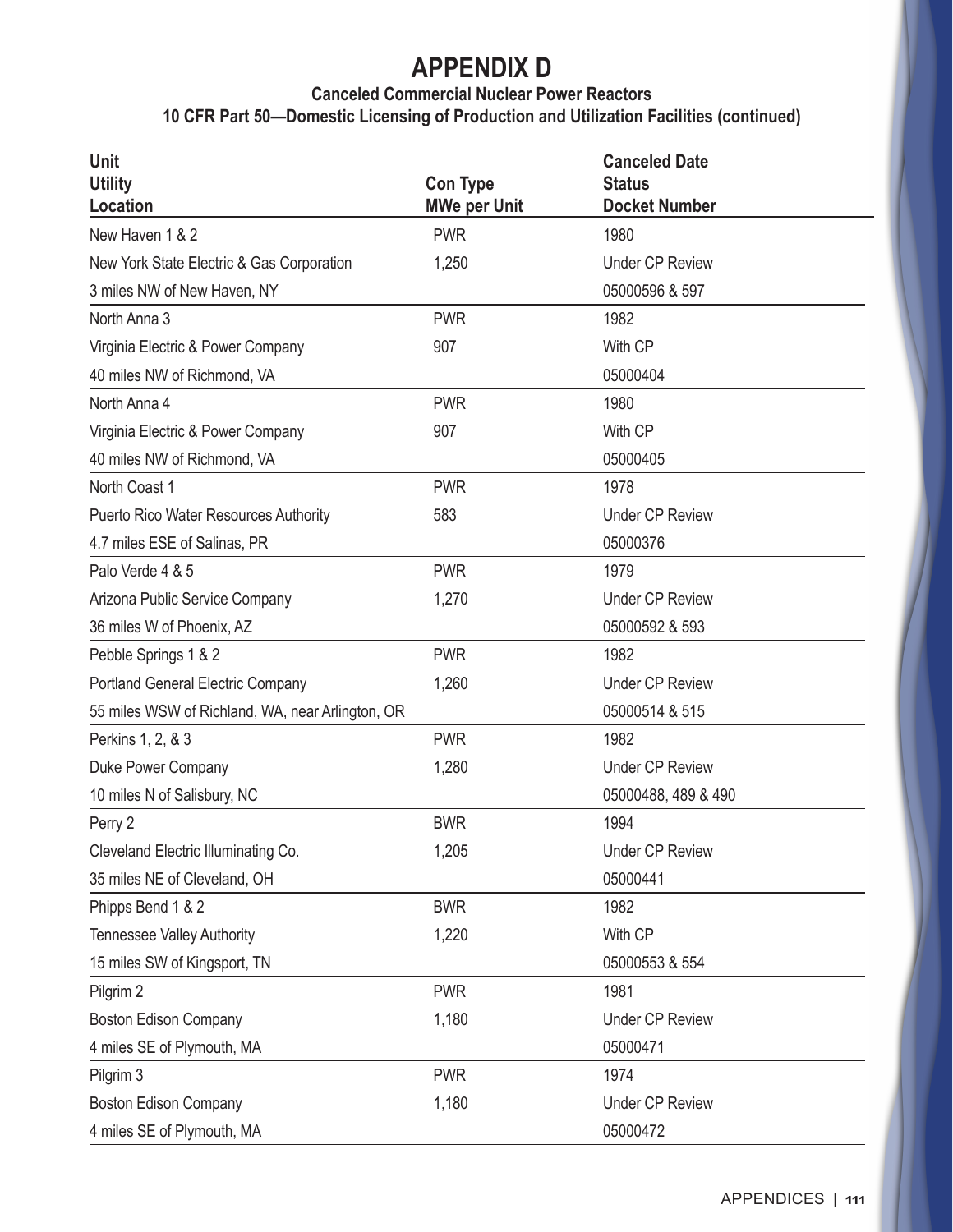#### **Canceled Commercial Nuclear Power Reactors 10 CFR Part 50—Domestic Licensing of Production and Utilization Facilities (continued)**

| Unit                                 |                                        | <b>Canceled Date</b>                  |  |
|--------------------------------------|----------------------------------------|---------------------------------------|--|
| <b>Utility</b><br>Location           | <b>Con Type</b><br><b>MWe per Unit</b> | <b>Status</b><br><b>Docket Number</b> |  |
| Quanicassee 1 & 2                    | <b>PWR</b>                             | 1974                                  |  |
| <b>Consumers Power Company</b>       | 1,150                                  | <b>Under CP Review</b>                |  |
| 6 miles E of Essexville, MI          |                                        | 05000475 & 476                        |  |
| River Bend 2                         | <b>BWR</b>                             | 1984                                  |  |
| <b>Gulf States Utilities Company</b> | 934                                    | With CP                               |  |
| 24 miles NNW of Baton Rouge, LA      |                                        | 05000459                              |  |
| Seabrook 2                           | <b>PWR</b>                             | 1988                                  |  |
| Public Service Co. of New Hampshire  | 1,198                                  | With CP                               |  |
| 13 miles S of Portsmouth, NH         |                                        | 05000444                              |  |
| Shearon Harris 2                     | <b>PWR</b>                             | 1983                                  |  |
| Carolina Power & Light Company       | 900                                    | With CP                               |  |
| 20 miles SW of Raleigh, NC           |                                        | 05000401                              |  |
| Shearon Harris 3 & 4                 | <b>PWR</b>                             | 1981                                  |  |
| Carolina Power & Light Company       | 900                                    | With CP                               |  |
| 20 miles SW of Raleigh, NC           |                                        | 05000402 & 403                        |  |
| Skagit/Hanford 1 & 2                 | <b>PWR</b>                             | 1983                                  |  |
| Puget Sound Power & Light Company    | 1,277                                  | <b>Under CP Review</b>                |  |
| 23 miles SE of Bellingham, WA        |                                        | 05000522 & 523                        |  |
| Sterling                             | <b>PWR</b>                             | 1980                                  |  |
| Rochester Gas & Electric Corporation | 1,150                                  | With CP                               |  |
| 50 miles E of Rochester, NY          |                                        | 05000485                              |  |
| Summit 1 & 2                         | <b>HTG</b>                             | 1975                                  |  |
| Delmarva Power & Light Company       | 1,200                                  | <b>Under CP Review</b>                |  |
| 15 miles SSW of Wilmington, DE       |                                        | 05000450 & 451                        |  |
| Sundesert 1 & 2                      | <b>PWR</b>                             | 1978                                  |  |
| San Diego Gas & Electric Company     | 974                                    | <b>Under CP Review</b>                |  |
| 16 miles SW of Blythe, CA            |                                        | 05000582 & 583                        |  |
| <b>Surry 3 &amp; 4</b>               | <b>PWR</b>                             | 1977                                  |  |
| Virginia Electric & Power Company    | 882                                    | With CP                               |  |
| 17 miles NW of Newport News, VA      |                                        | 05000434 & 435                        |  |
| Tyrone 1                             | <b>PWR</b>                             | 1981                                  |  |
| Northern States Power Company        | 1,150                                  | <b>Under CP Review</b>                |  |
| 8 miles NE of Durond, WI             |                                        | 05000484                              |  |